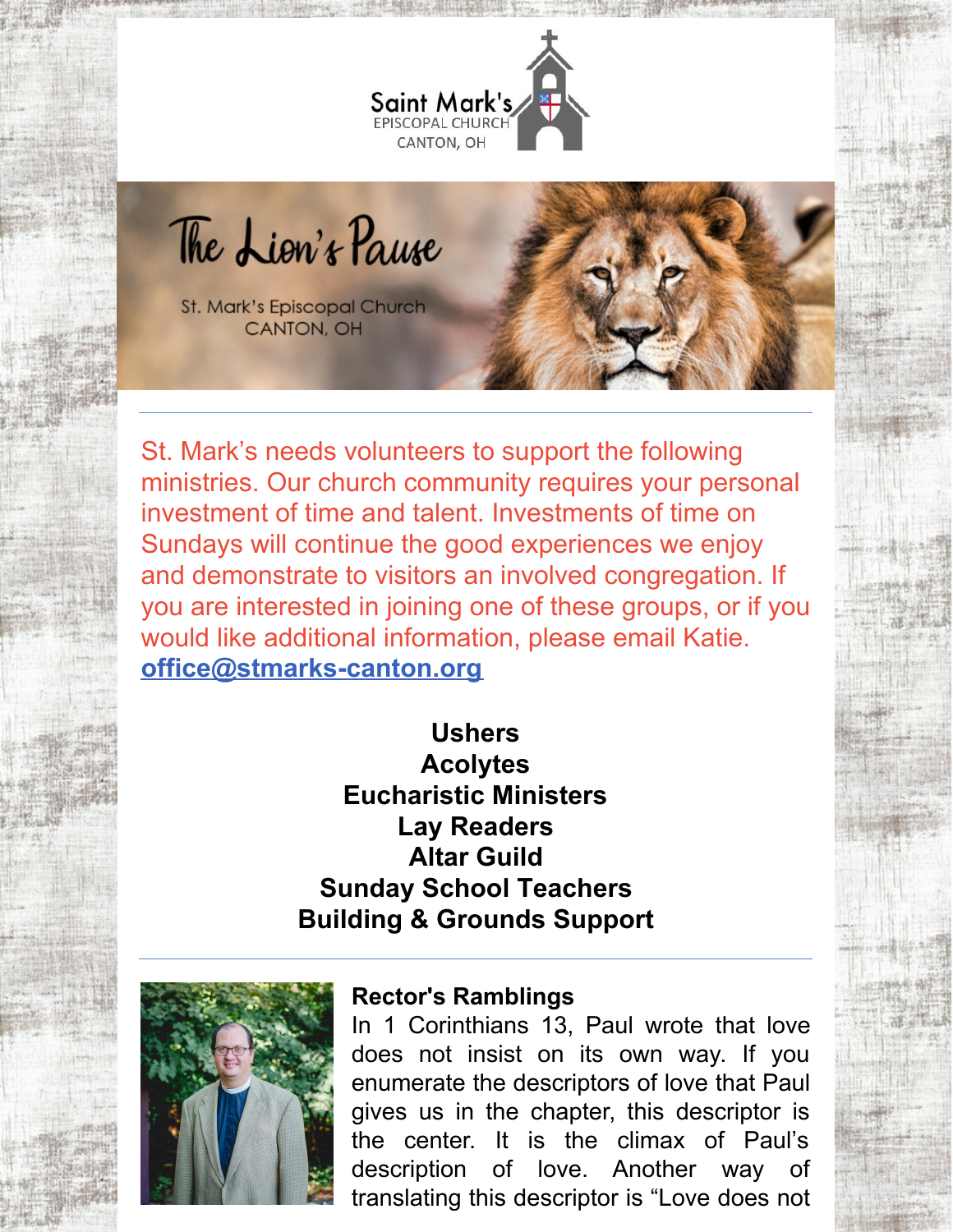seek what is for itself."

Because of our fallen human nature, we are born with a very self-seeking nature. Toddlers can be a great deal of fun. They can be very sweet… until they do not get what they want. It is interesting that the word "no" is one of the first words that we learn to use. As we mature, we get better at hiding our selfseeking desires. Rather than throwing a tantrum in an attempt to get our way, we resort to tactics like manipulation.

Earlier in the letter, at the end of Chapter 10, Paul discussed eating meat that had been sacrificed to idols. Evidently, some in the Corinthian Church were saying "All things are lawful for me." They did not care that eating meat that had been sacrificed to idols might cause someone else a crisis of conscience. In response to this, Paul wrote "Let no one seek his own good, but the good of his neighbor."

All of this does not mean that if we are loving, we will become doormats for others to walk across. Sometimes, the loving thing is to say "no" for the sake of the other person. The test of love is whether we are seeking our own way, seeking what is for ourselves, or seeking what is good for the one whom we are called to love. Jesus did say "no" to the disciples when they tried to talk him out of going to the cross. He did so because he knew that for their sake, and for our sakes, the most loving thing he could do was to go to the cross.

If we want to follow the way of love, when the toddler within us rises up, we will make the choice to seek the good of our neighbor, rather than seeking what is for ourselves.

**Fr. RJ**



**Sunday, February 27** Holy Eucharist at 8 a.m. and 10 a.m.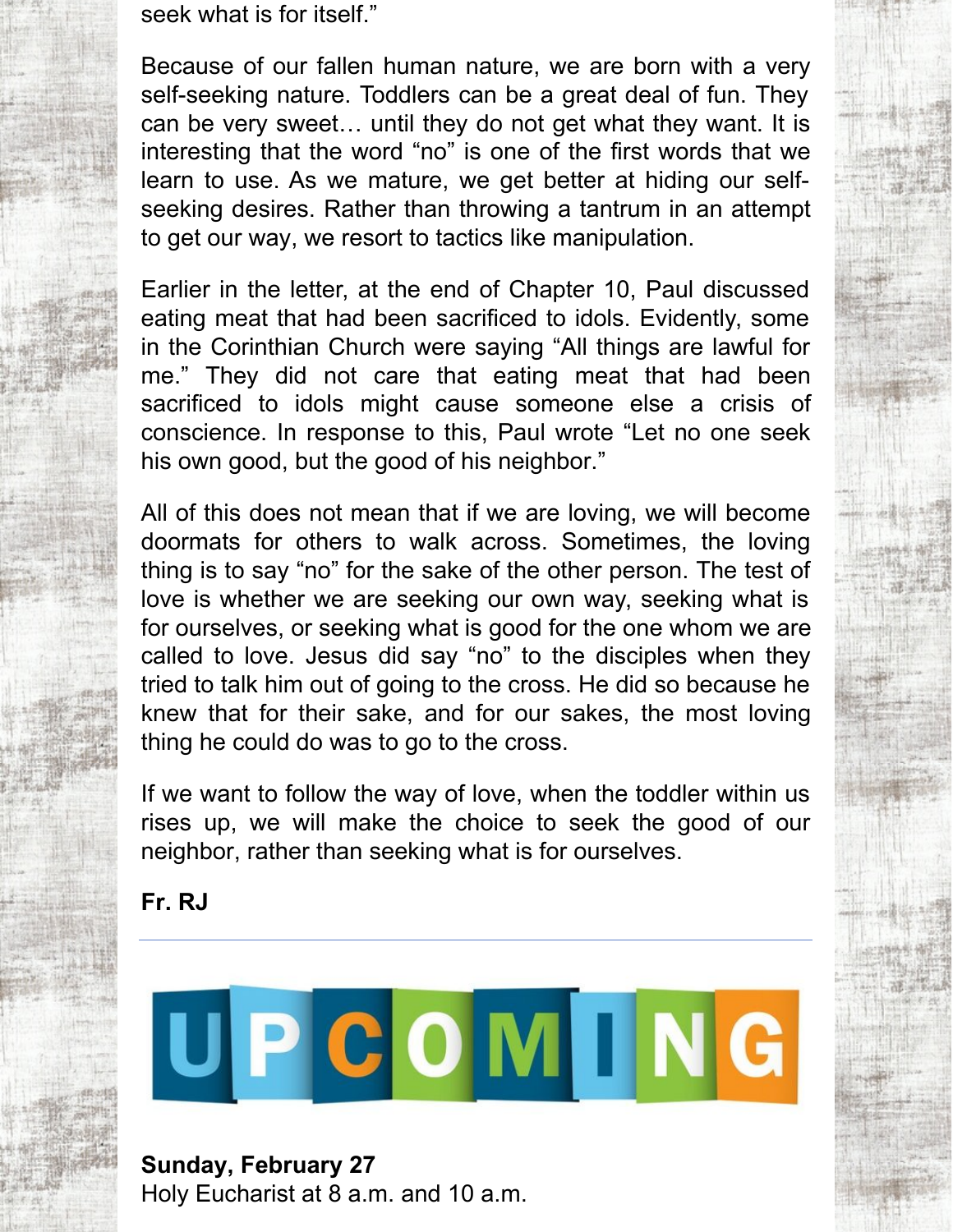Bible Study at 9 a.m. Sunday School at 10 a.m. [Lessons](https://www.lectionarypage.net/YearC_RCL/Epiphany/CEpiLast_RCL.html) **[Bulletin](https://files.constantcontact.com/32ed7374201/d08d3cf3-6dab-4e3b-b25d-d3852d3679c3.pdf)** Live [Stream](https://www.facebook.com/stmarks.canton)

**Monday, February 28** Knitting, 1 p.m.

**Tuesday, March 1** Shrove Tuesday Pancake Dinner, 6:30 p.m.

**Wednesday, March 2** Ash Wednesday Services, noon and 7 p.m. Evening Prayer, 4 p.m. (Zoom) [Bulletin](https://files.constantcontact.com/32ed7374201/f00b8f35-ff7c-4104-9ac2-3d0374958354.pdf) Join Zoom [Meeting](https://us06web.zoom.us/j/83539921680?pwd=ZTBUcWg0V2ZZNDl5Q1VuNFRPOXlJZz09) Vestry, 5:30 p.m.

**Bible Study** Between Servicez at 9 a.m.  $\frac{1}{2}$ 

Coffee Hour

After the 10 mm. Service

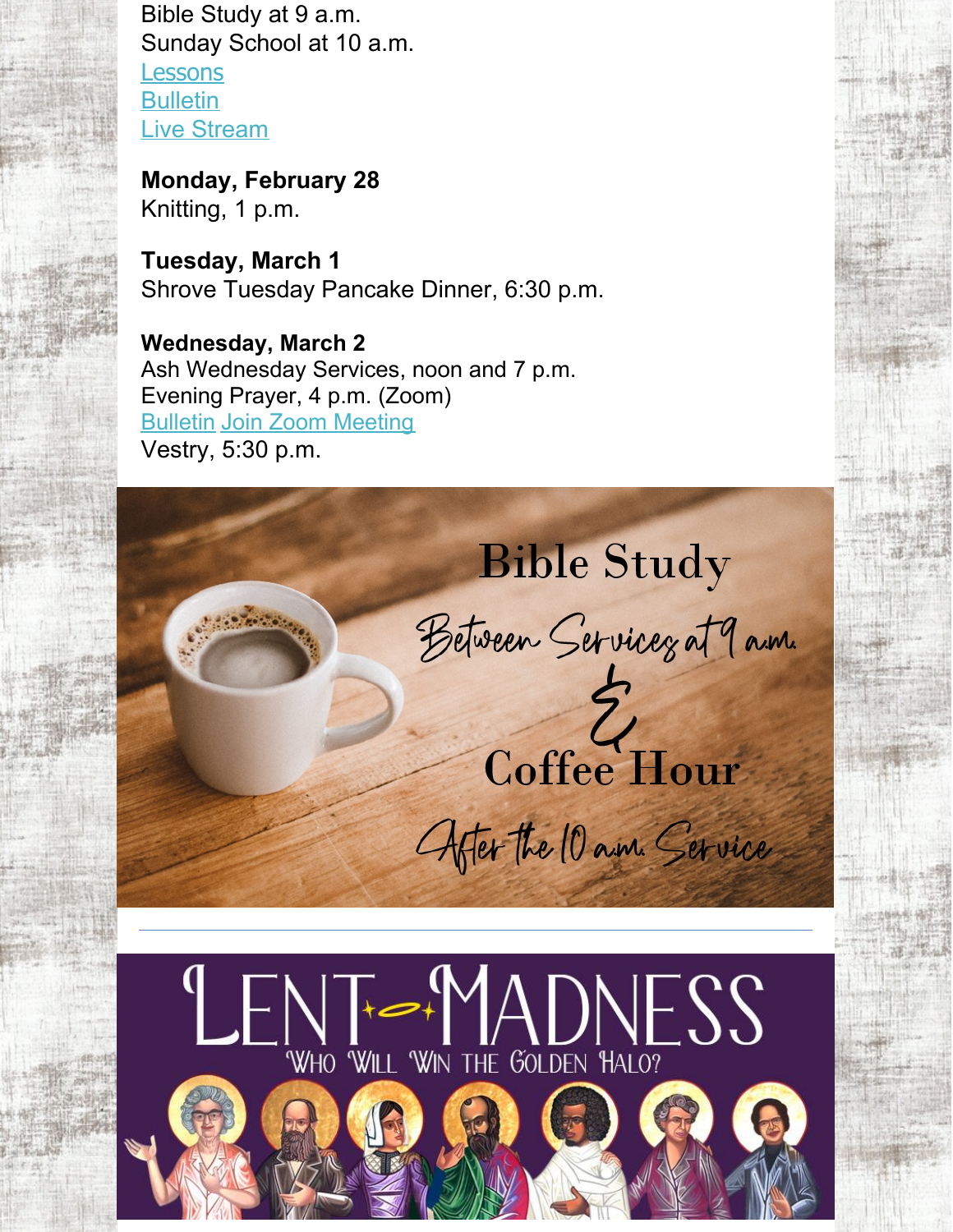# Lent Madness V

Two martyrs whom we may recognize from a Christmastide carol (although one was not a king) face off on Ash Thursday to begin this year's LM.

Then on Friday, it is the Viking and the Native American, who hope to move to the next round and become one of the *Saintly 16*.

The only time LM is played on a Saturday, we find the inventor of the Armenian alphabet and translator of the Bible into Armenian vying with a French educator for the Golden Halo.

Voting begins at 8 a.m. at **Lent [Madness](http://www.lentmadness.org)**, where you can access the bracket and read more about each saint.

## **Saint Savvy Answers**

**Drogo:** Shepherd (and later a hermit) **Emma** *of Hawaii:* Queen **James Holly:** Emigrationist/abolitionist/missionary/priest/ bishop, etc. **Jose Hernandez:** Doctor (one of the first in Venezuela) **Crispin:** Shoemaker**/**bishop/martyr **Origen:** Vegetarian and teetotaler theologian **Olaf:** Viking (connected to the song "London Bridge Is Falling Down") **Kateri Tekakwitha:** Native American **Cecilia:** Patron saint of musicians **Hilary** *of Poitiers:* 4th century Bishop

This year's bracket can be found at lentmadness.org

## **[Designate](https://dohio.org/designate-a-gift-to-your-parish) a Gift to St. Mark's**

**The Diocese has continued to offer easy online giving. To use this, please select "St. Mark's Canton" from the dropdown,**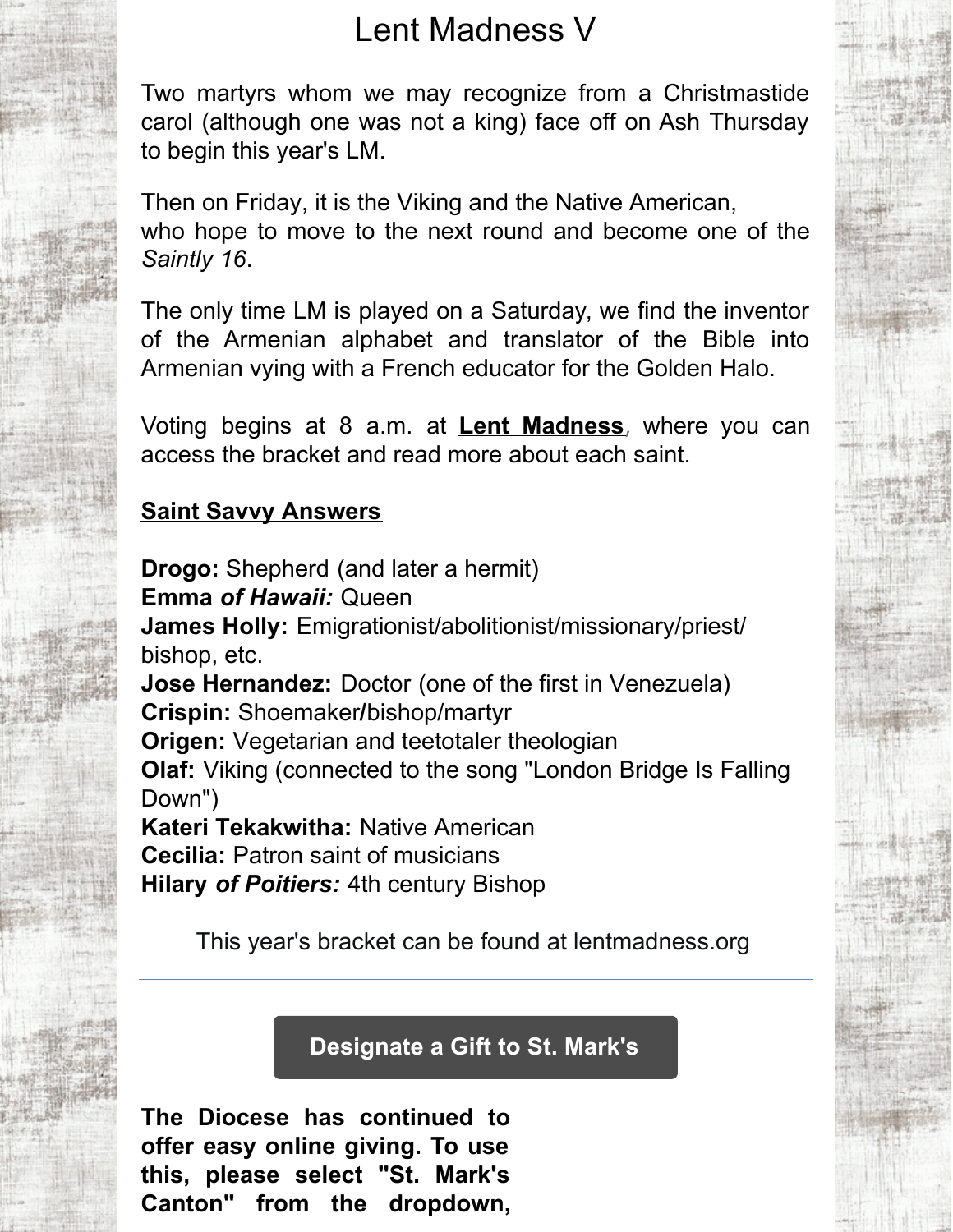**and choose either a one-time or recurring gift. We thank you for your continued support.**





#### **Bob's Music Notes**

My scale exam at Peabody in Baltimore had been on a Wednesday. Miss Heller had given me a high mark, quite unexpected, since Mabel Thomas, my piano teacher, had lamented my poor skills. Now it was Saturday, my regular lesson day, and I was wondering what would ensue. It didn't take me long to find out.

When I entered Miss Thomas' studio, she looked like someone had stolen the cake from her lunch (to use my mother-in-law's expression). "I do not know what you do to those examiners. You do not deserve a 10."

After all these years I can't remember my response, but she was right. Compared to the brilliance of fellow pupil Seymour Fink's playing, my performance was halting. (Incidentally, Seymour went on to have a successful career as a music professor in Columbus, OH.)

But I managed to take it all in stride and kept trying to please Miss Thomas. And, I suspect, she saw a glimmer of hope for me. It was the custom for the large staff of piano teachers at Peabody Prep to schedule recitals of their pupils. Rarely did a recital include students of just one teacher, but Miss Thomas filled that slot with four of her students, including me! So I can't fault that outspoken lady.

#### **February Birthdays**

 Rick Werren Lesley Kiesling, Caroline Willoughby Tom Turner Peggy Peretzky Amelia Rowland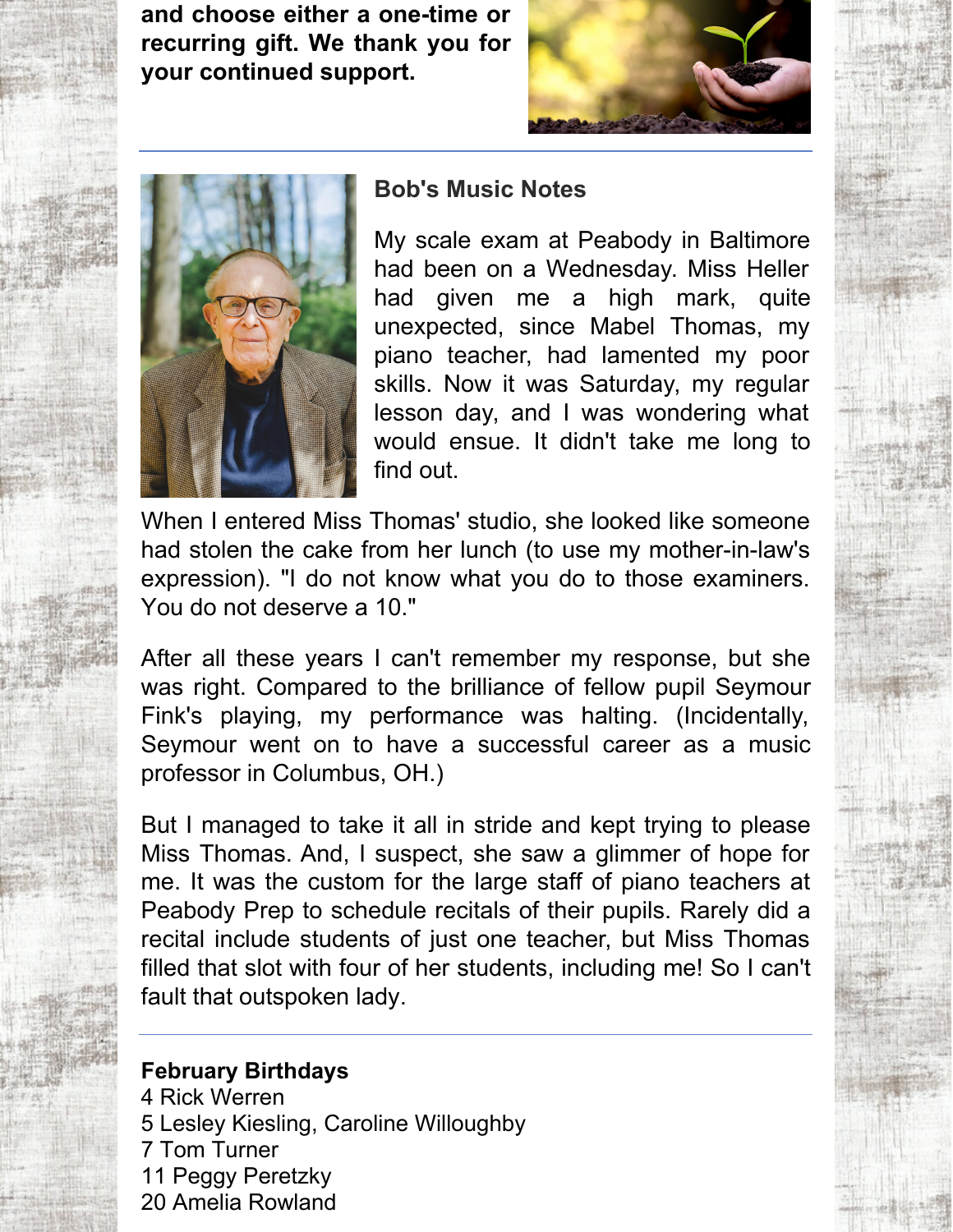22 Lauren Hoot 23 MaryAnn Kiesling

#### **February Anniversaries**

6 Bill and Beck Rand 23 Brad and Sandi Kaustinen

### **March Birthdays**

- 1 Ken Jaeb
- 4 Sandy Paradis
- 6 Charlie Kiesling, Chuck Violand
- 8 Beth Bletzacker
- 10 Kathy Sloan
- 11 Brooks Deuble, Colin Jenkins
- 12 Geoff Gordon
- 13 Carol Hayn
- 18 Emmett Cerrone-Arnold
- 21 Brad Kaustinen
- 26 John Werren
- 28 Joe Hoot, Sue Little

## **March Anniversaries**

- 4 Richard and Marcia Tirpak
- 13 Geoff and Bobbi Gordon
- 21 Christopher and Tasha Smith
- 22 Carol and John Hayn
- 27 Sara Strattan and Tom Burns

# Prayer Concerns

Jim Weaver, Jane Schutrum, Ron Hill, Amelia Rowland, Ron Brookes

Family and Friends: Matt Gagnon (assistant principal at Oakwood Middle School); Addelyn (friend of Judy Hixon); John Fortney (brother of Cindy Brown); Jim Belamy, Stephanie & Pat (friends of Marcia Tirpak); Darlene & Diana (friends of Sue Little); Silvia Batalla (friend of Gene and Sally Little); Yanette Pysher (Vonda Temelkoff's cousin); Shelli Montoni, Sandy Snyder & the Fulton family (friend and relatives of the Rands); Lynnda Hoefler (friend of Sue Little); Sherry & Noah (friends of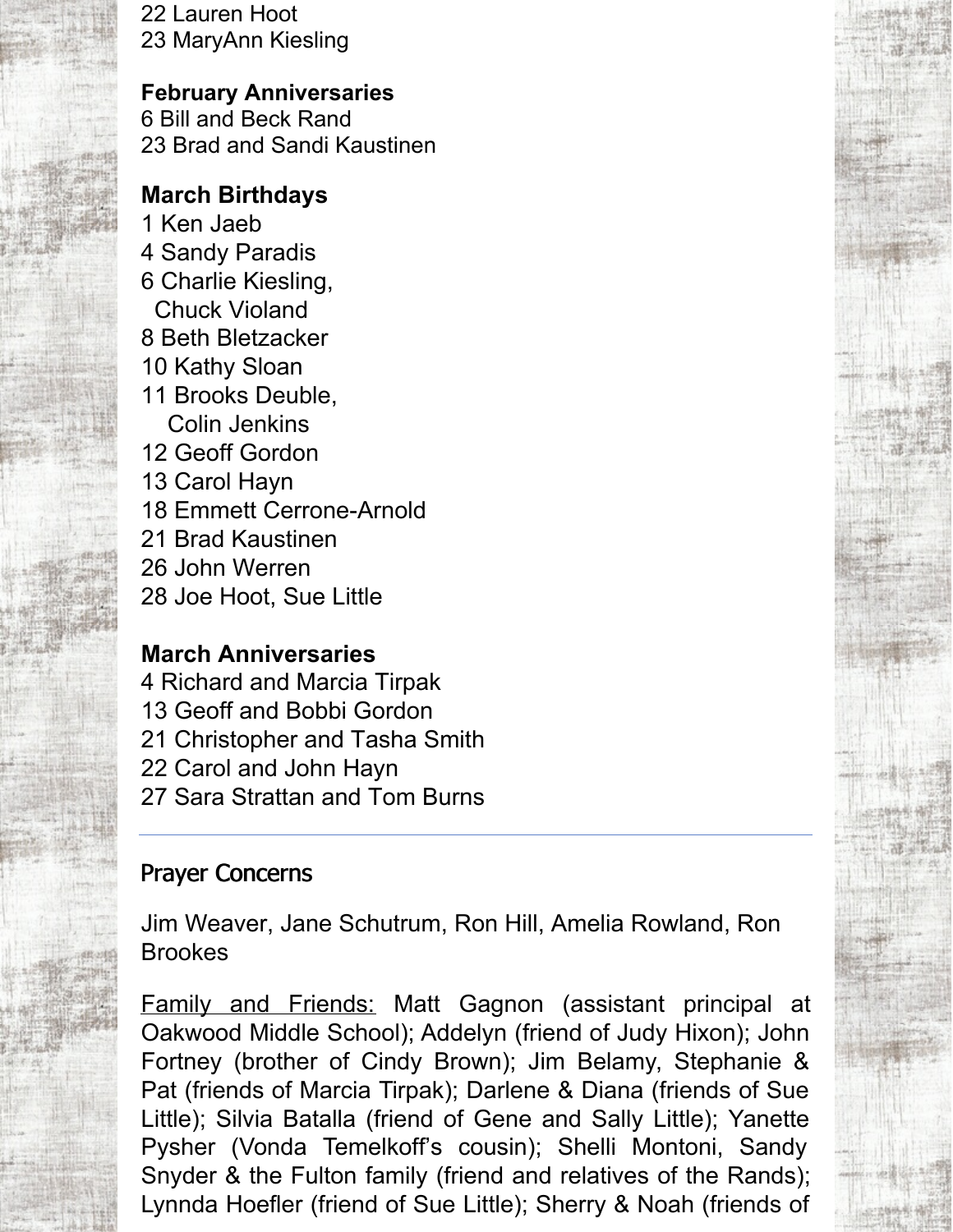the Kieslings); Ray Slinger (friend of Bob Morrison); Janet Sheatzley Morgan (Barb Siegfried's sister); Chuck Schuerer & Beth Conley (friends of Cricket Boyd); Carol Jones (daughter of Buck & BJ Jones); Glenn Robert (friend of Beth Crowl); Dr. Angela Peters & family (friend of the Kennedys); Terry L. & Judy Evans (friends of Pam McCarthy); Lesley & Holly (friends of Paulette Frech); Marc Hostetler (brother of Susan Hostetler); Baby David (friend of the Schaubs); Bob Patterson (friend of Diana Cornell); Sullivan & Guzman families & Pastor Marilyn Roman (friends of the Mulls); Johnny Willoughby (grandson of the Willoughbys); Jim Mesko (friend of Jim Weaver).

For those who have died.

For those in the armed forces.

# **PRAYER CHAIN:**

St. Mark's has a group of prayer warriors who pray for the specific needs of those on the prayer chain. If you would like to place yourself or a loved one on the prayer chain, please contact Bobbi Gordon at ggordon24@sbcglobal.net

Prayer requests may be placed on the private Prayer Chain or on the Prayer Concerns list appearing in *The Lion's Pause* and Sunday bulletin or in both places. Please let Bobbi know your preference. Unless otherwise instructed, names will be listed as we receive them. Please update Bobbi or Katie on the status of your friends or family members as to when they may be removed from the prayer lists.

## **Contact Us:** [Fr.](mailto:rjohnson@stmarks-canton.org) RJ **[Office](mailto:office@stmarks-canton.org) [Wardens](mailto:stmarkscantonwardens@gmail.com)**

Need to update your directory listing, birthday, or anniversary? Update [here](https://members.instantchurchdirectory.com/).